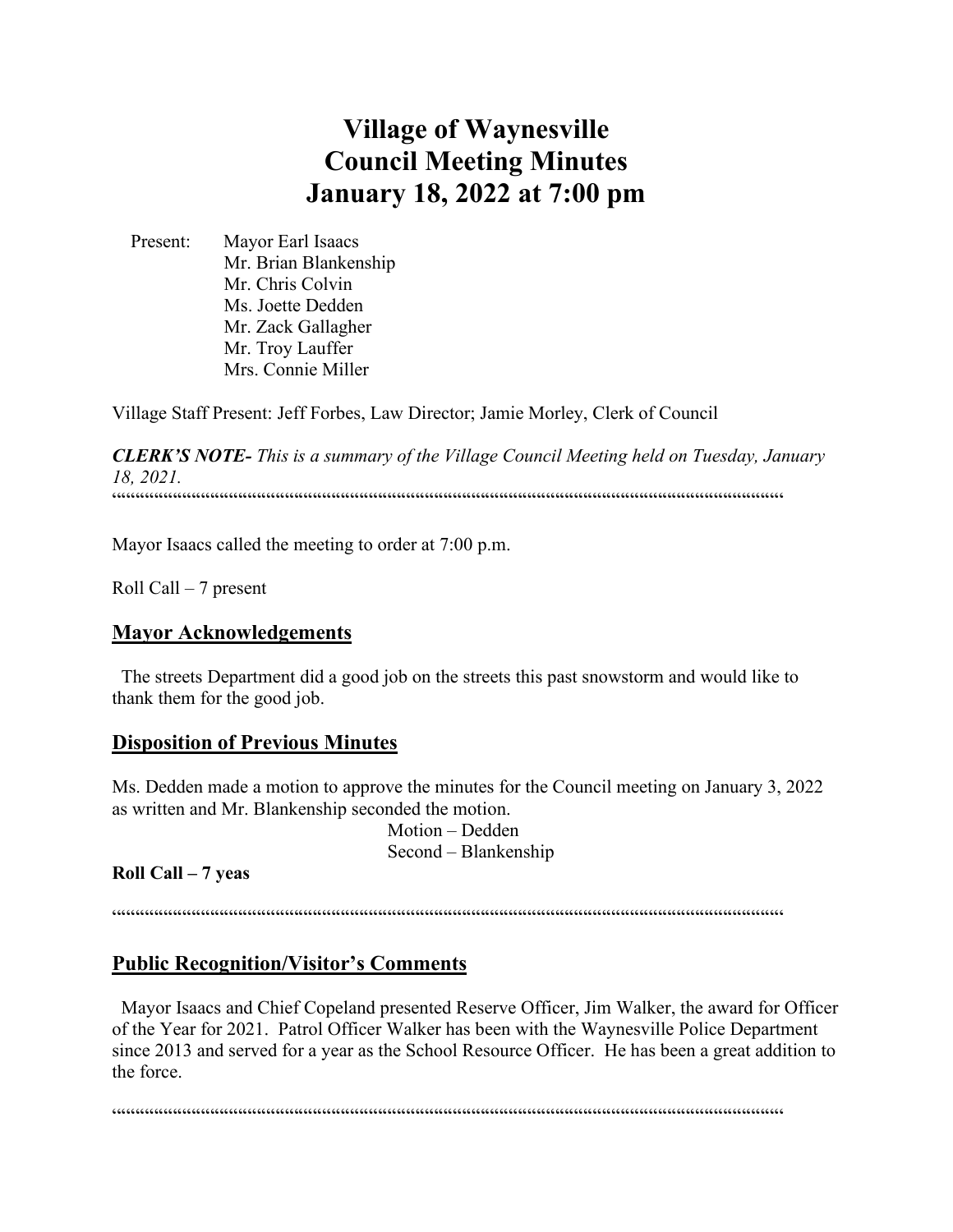### **Old Business**

None

""""""""""""""""""""""""""""""""""""""""""""""""""""""""""""""""""""""""

### **Reports**

### **Finance**

 The Finance Committee will meet on January 20, 2022 at 5:00 p.m. in the small conference room at the Government Center. The Committee will have a short business meeting followed by Ms. Crockett conducting a mini training session on Village finances and how to read monthly reports. It is recommended that all Council members attend. The public is welcome to join.

### **Public Works Report**

 Public Works will meet February 7, 2022 at 6:00 p.m. to go over ongoing and future Village projects. The public is encouraged to attend.

### **Special Committee Reports**

 Historic Preservation Board met this evening with Keith Alexander to review the status of three properties. The Board wanted to ensure Mr. Alexander was going to adhere to the updates and changes to the properties approved by the Board. Mr. Alexander was given deadlines to adhere to the Board's recommendations and will meet again to review the status.

 MOMS met with a supplier to consider new lighting for Main Street the initial quote was 5.4K per light without installation. The Committee will need to look into other alternatives and get other quotes.

### **Village Manager Report**

None

## **Police Report**

None

### **Financial Director Report**

None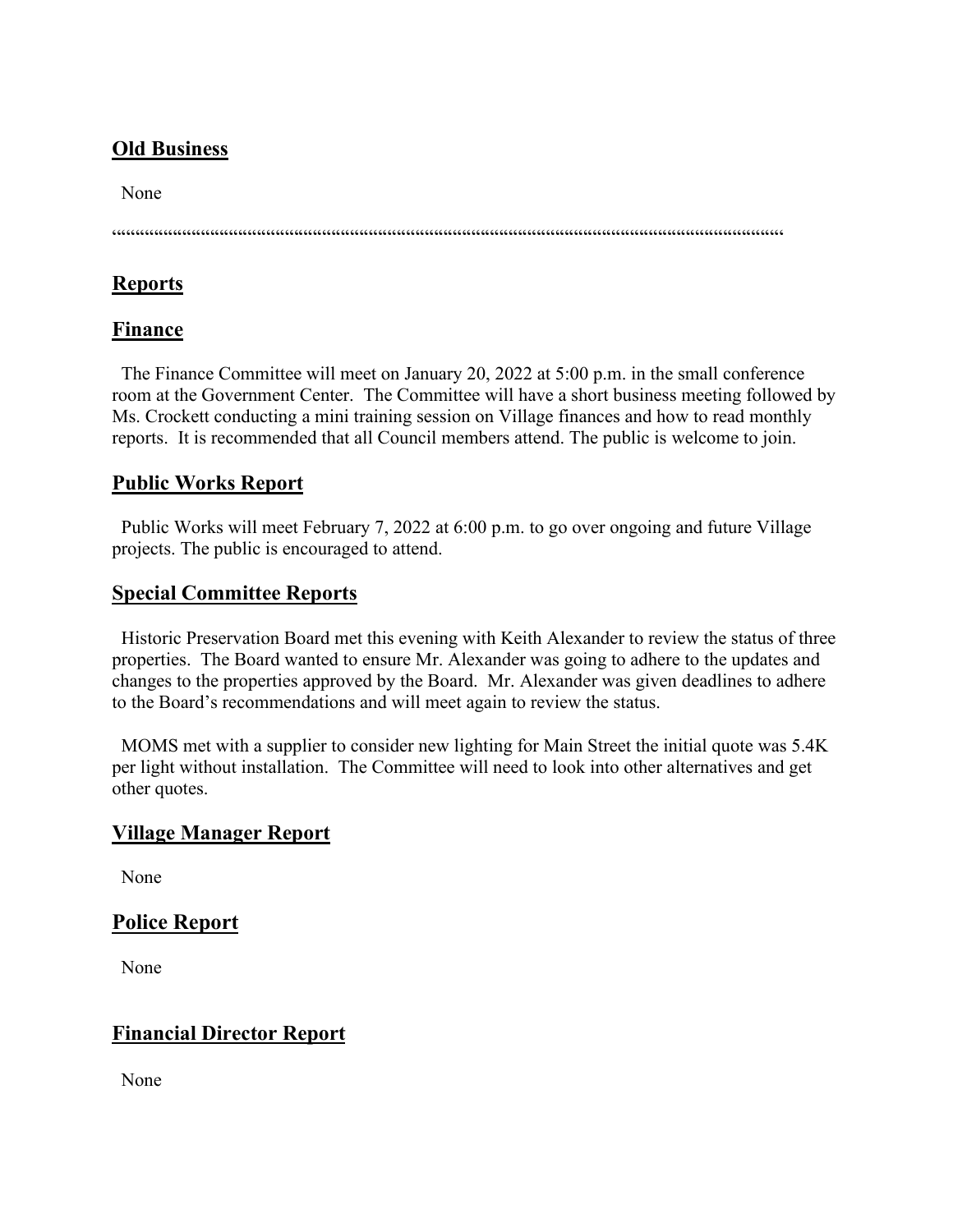### **Law Report**

None

 Mr. Colvin asked Mr. Forbes if there were any further developments on the lawsuits concerning local income tax and state centralized collections. Mr. Forbes responded he does not know of any changes. As it stands, the courts ruled it is not legal for the state to take a fee for centralized collections. Companies can still do this through Business Gateway, but the state cannot take a percentage for a collection fee.

 Mr. Colvin also asked if it was required to for newly elected Council Members to attend Open Records Training. Mr. Forbes stated that elected officials are required to attend or have a designated individual attend this training for each term. Ms. Morley will research and send out information for the training.

#### **New Business**

Mr. Blankenship nominated Ms. Dedden for President Pro Tempore and was seconded by Mr. Gallagher.

> Motion – Blankenship Second – Gallagher

**Roll Call – 7 yeas**

**Legislation**

#### **First Reading of Ordinances and Resolutions**

None

#### **Second Reading of Ordinances and Resolutions**

None

#### **Tabled Ordinances and Resolutions**

None

#### **Executive Session**

None

 Mr. Colvin announced that there are several openings on the Parks and Rec Board. Currently there are not enough members to form a quorum.

All were in favor to adjourn at 7:17 pm.